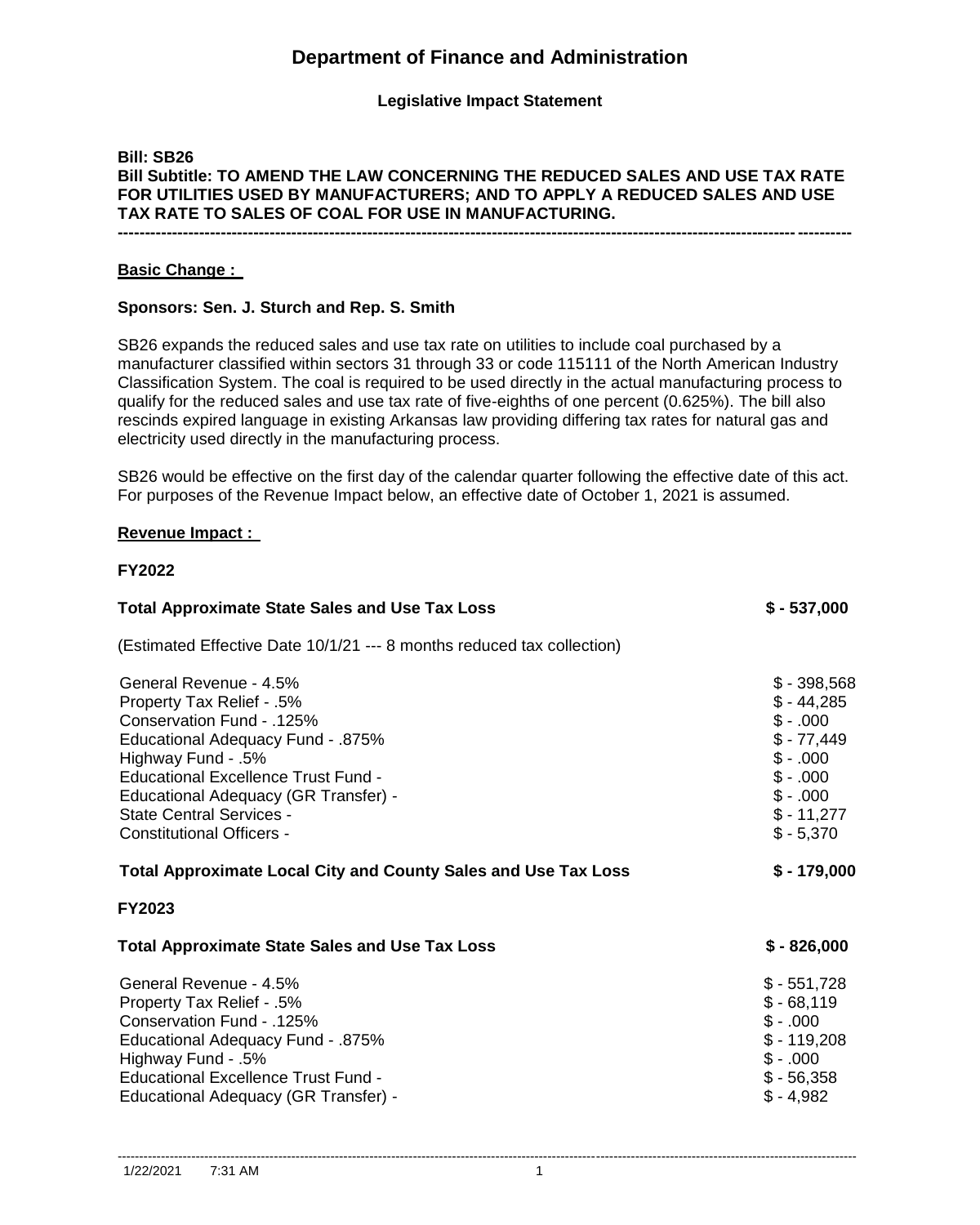# **Department of Finance and Administration**

## **Legislative Impact Statement**

#### **Bill: SB26 Bill Subtitle: TO AMEND THE LAW CONCERNING THE REDUCED SALES AND USE TAX RATE FOR UTILITIES USED BY MANUFACTURERS; AND TO APPLY A REDUCED SALES AND USE TAX RATE TO SALES OF COAL FOR USE IN MANUFACTURING.**

| \$ - 17.346<br><b>State Central Services -</b><br>$$ - 8.260$<br>Constitutional Officers - | <b>Total Approximate Local City and County Sales and Use Tax Loss</b> | \$ - 275.333 |
|--------------------------------------------------------------------------------------------|-----------------------------------------------------------------------|--------------|
|                                                                                            |                                                                       |              |

[ Revenue Impact below reduces the state sales and use tax rate of 6.5% to constitutional levies only. That is, the conservation tax (0.125%) and 1/2 cent highway tax at (0.5%) would remain for a total remaining state tax rate of 0.625% upon sales of coal.

Statistical data derived using information produced by the U.S. Energy Information Administration regarding coal purchases and consumption used for industrial and electrical power purposes in Arkansas. ]

#### **Taxpayer Impact :**

SB26 would provide a reduced sales and use tax rate for coal used directly in the actual manufacturing process for manufacturers classified within sectors 31 through 33 or code 115111 of the North American Industry Classification System.

#### **Resources Required :**

None.

## **Time Required :**

Adequate time is provided for implementation.

#### **Procedural Changes :**

Updates to the Sales and Use Tax Rules would be required.

#### **Other Comments :**

SB26 includes coal in the sections pertaining to the reduced rate for manufacturers in sectors 31 through 33 but does not add coal for generators of electric power classified within sector 22 on page 3, lines 6 through 10 and page 5, lines 23 through 27. As a result, this fiscal impact does not include a reduction from the sales of coal to generators of electric power.

#### **Legal Analysis :**

SB26 expands the reduced sales and use tax rate for natural gas and electricity that a manufacturer uses directly in the actual manufacturing process to include a reduced sales and use tax rate for coal that a manufacturer uses directly in the actual manufacturing process. The bill also deletes expired provisions in the current statutes that levied various tax rates for periods specified by the statute that

--------------------------------------------------------------------------------------------------------------------------------------------------------------------------